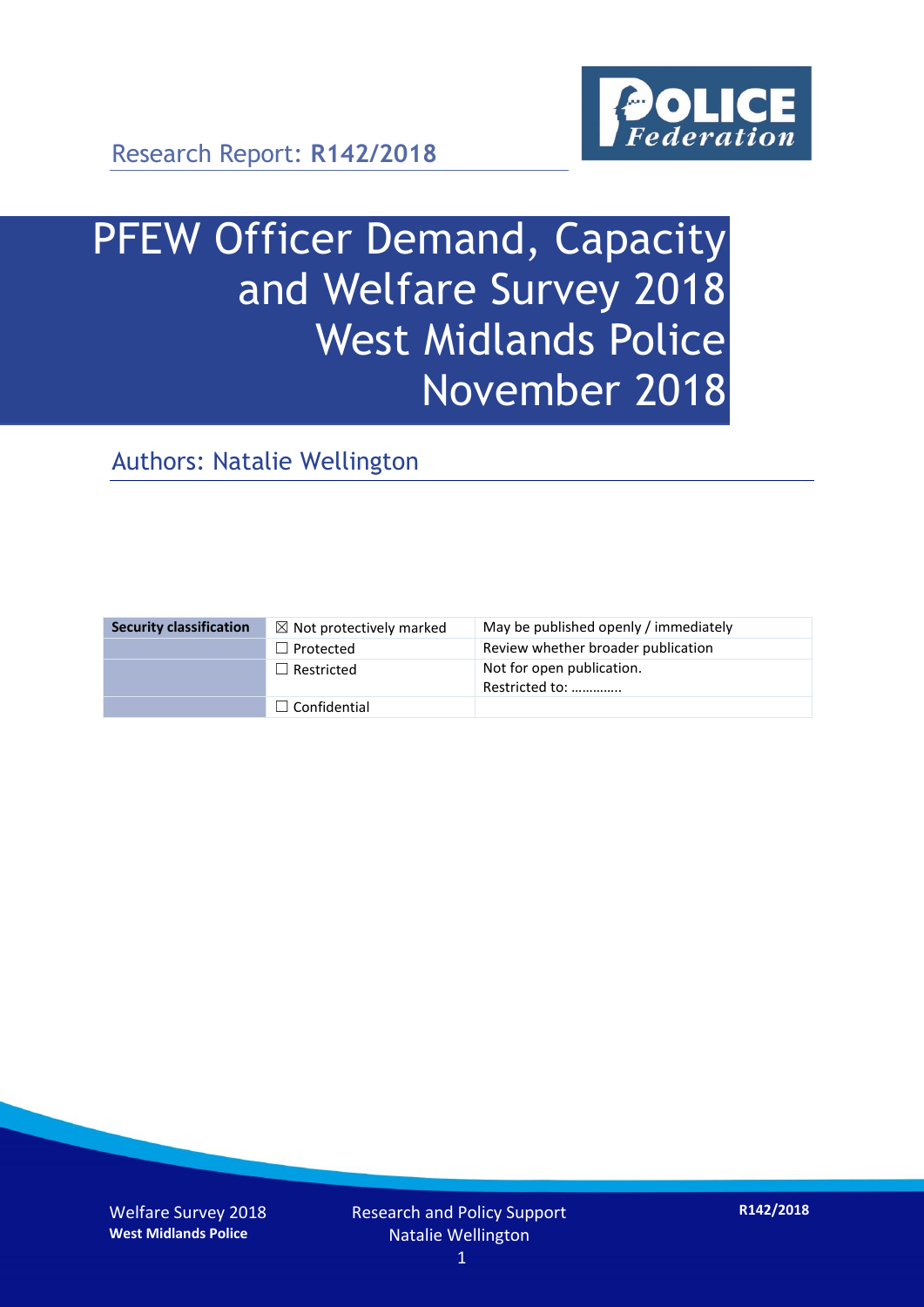### **FOREWORD**

#### **INTRODUCTION**

Over the last decade, the impact of reducing policing budgets on officer numbers has been considerable, with a 15% fall in officer numbers over a seven year period from a high of 142,056 in 2009 to 121,010 in March 2018. $^{\mathrm{i}}$  Evidence from a focus group study conducted by the PFEW<sup>ii</sup> highlighted that these reductions may be having a negative effect on officers individual wellbeing. It was within this context that the Police Federation of England and Wales (PFEW) began a biennial Demand, Capacity and Welfare Survey. The 2018 PFEW Officer Demand, Capacity and Welfare Survey is the second iteration of the survey.

This report provides a summary of responses to key questions from the 2018 PFEW Officer Demand, Capacity and Welfare Survey from respondents in West Midlands Police.

Where appropriate, details of average responses from last year, or the police service as a whole, are also presented. However, differences across these figures have not been tested to assess whether they are statistically significant<sup>1</sup>; therefore any and all differences reported are for guidance only and must be treated with caution.

Force rankings have not been included, because not all differences are statistically significant. In addition, forces with fewer than 100 respondents were not provided with a force level report as their sample size was too small to be representative of the force as a whole and may have enabled identification of individuals based on their demographics.

Please be aware that the total number of responses for each item may vary slightly as not all items were answered by all respondents, and all percentages are rounded to the nearest whole number. In addition, the actual differences between any and all groups may be quite small and these details should be considered when interpreting the data.

Welfare Survey 2018 **West Midlands Police**

-

 $<sup>1</sup>$  As all the data are derived from samples of the population, rather than the whole population, percentage figures calculated are strictly</sup> speaking estimates, rather than exact measures. This means that every figure has a margin of error associated with it. Hence a very small percentage difference year on year may be due to sampling, rather than to actual changes.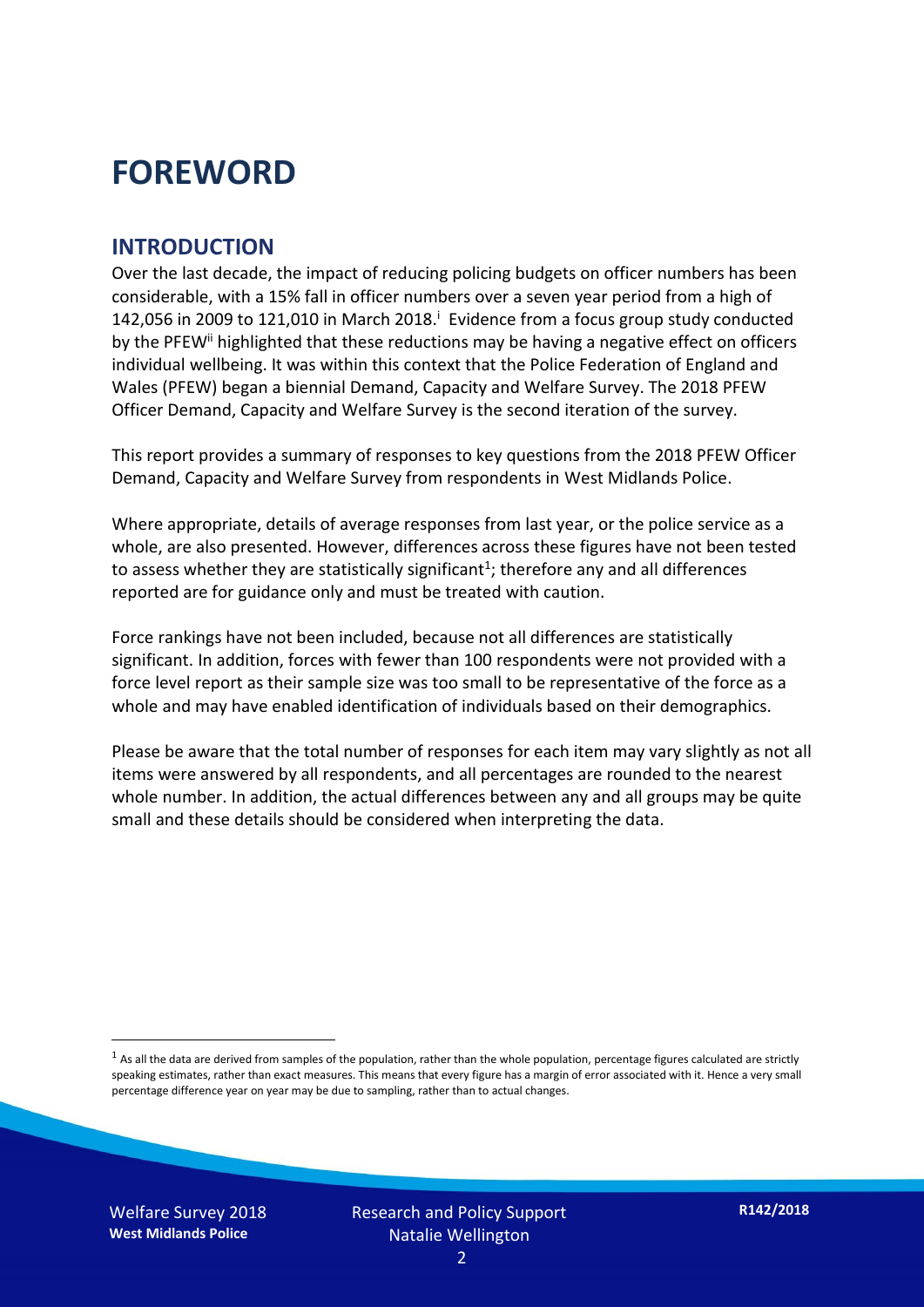#### **RESPONSE RATES AND DEMOGRAPHICS**

Survey responses were gathered over a six-week period between August and September 2018. All officers of the federated ranks in England and Wales were eligible to participate.

Analyses were conducted on a sample of 18,100 responses drawn from all 43 forces across England and Wales.<sup>2</sup> The national response rate for the 2018 survey was 15%.

Overall 4% of respondents (n=788) to the survey declined to state which force they belonged to. These responses have been included within the national data but are excluded from force-level analyses.

884 responses were received from West Midlands Police, representing a response rate of around 14%. <sup>3</sup> The margin of error for this report has been calculated using the size of the sample and the population. At a 95% confidence level, this force report has a 3% margin of error. If the margin of error is less than 5%, it can be considered to be within the normal bounds of academic rigor.<sup>4</sup> If this threshold has not been met, the results from this report must be interpreted with caution.

70% of responses from West Midlands Police were received from male officers and 27% of responses were from female officers. The other 3% preferred not to say or identified in another way. In regards to rank, 77% of respondents from West Midlands Police were Constables, 17% were Sergeants, 6% were Inspectors, and 0% were Chief Inspectors. 9% of responses from West Midlands Police were received from Black and Minority Ethnic (BME) officers.

-

 $2$  Data were removed where the respondent indicated they were not currently a police officer or they gave implausible answers – for full exclusion criteria, please see the full report.

<sup>3</sup> Based on March 2018 Home Office figures of officer headcount, for full details please see item ii in the reference section.

<sup>4</sup> The generally accepted academic standards is a 95% confidence level with a 5% (or less) margin of error.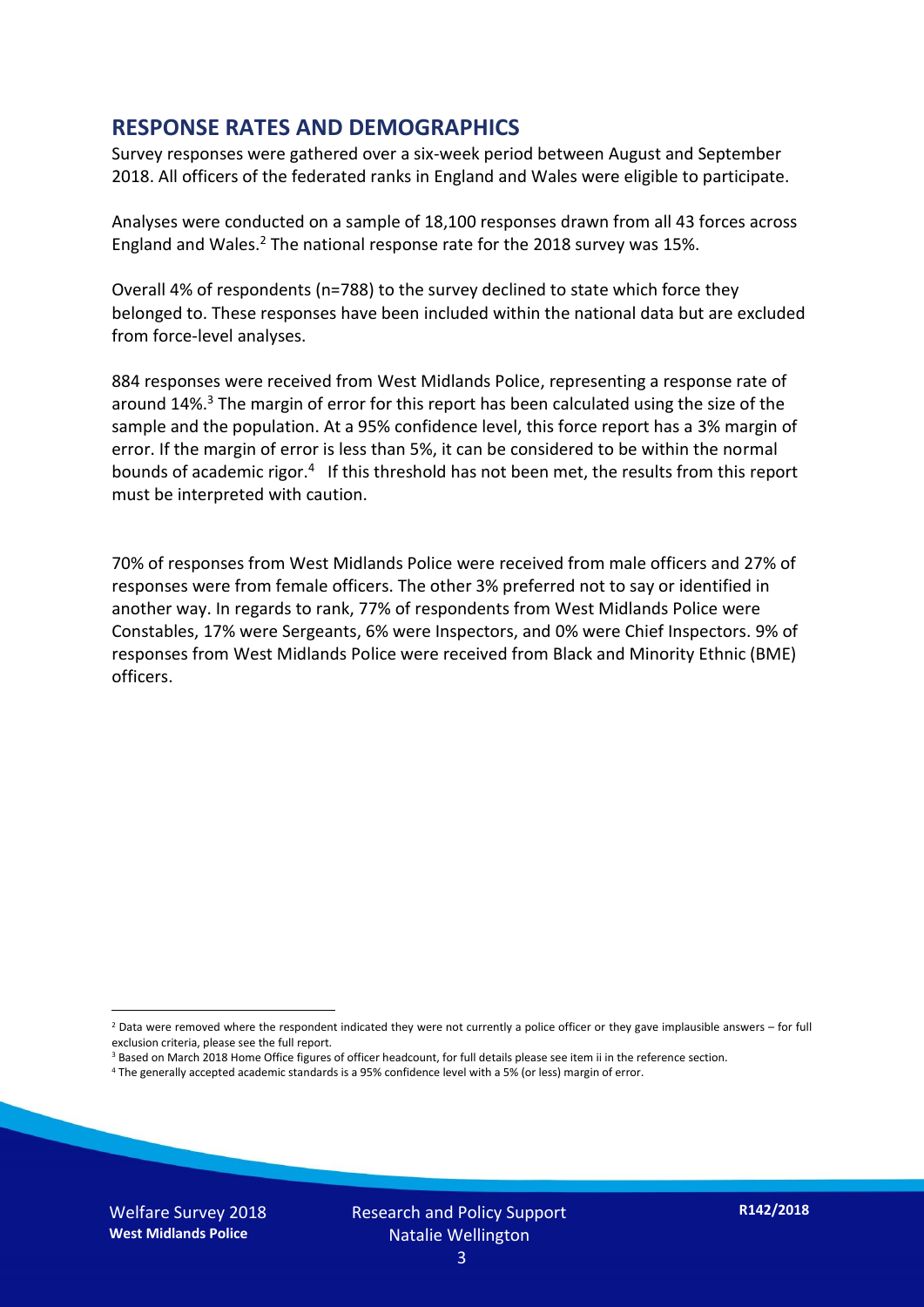### **INFOGRAPHIC**



#### **Who responded?**

**884** responses were received from West Midlands Police, representing a **14%** response rate



Welfare Survey 2018 **West Midlands Police**

Research and Policy Support Natalie Wellington 4

**R142/2018**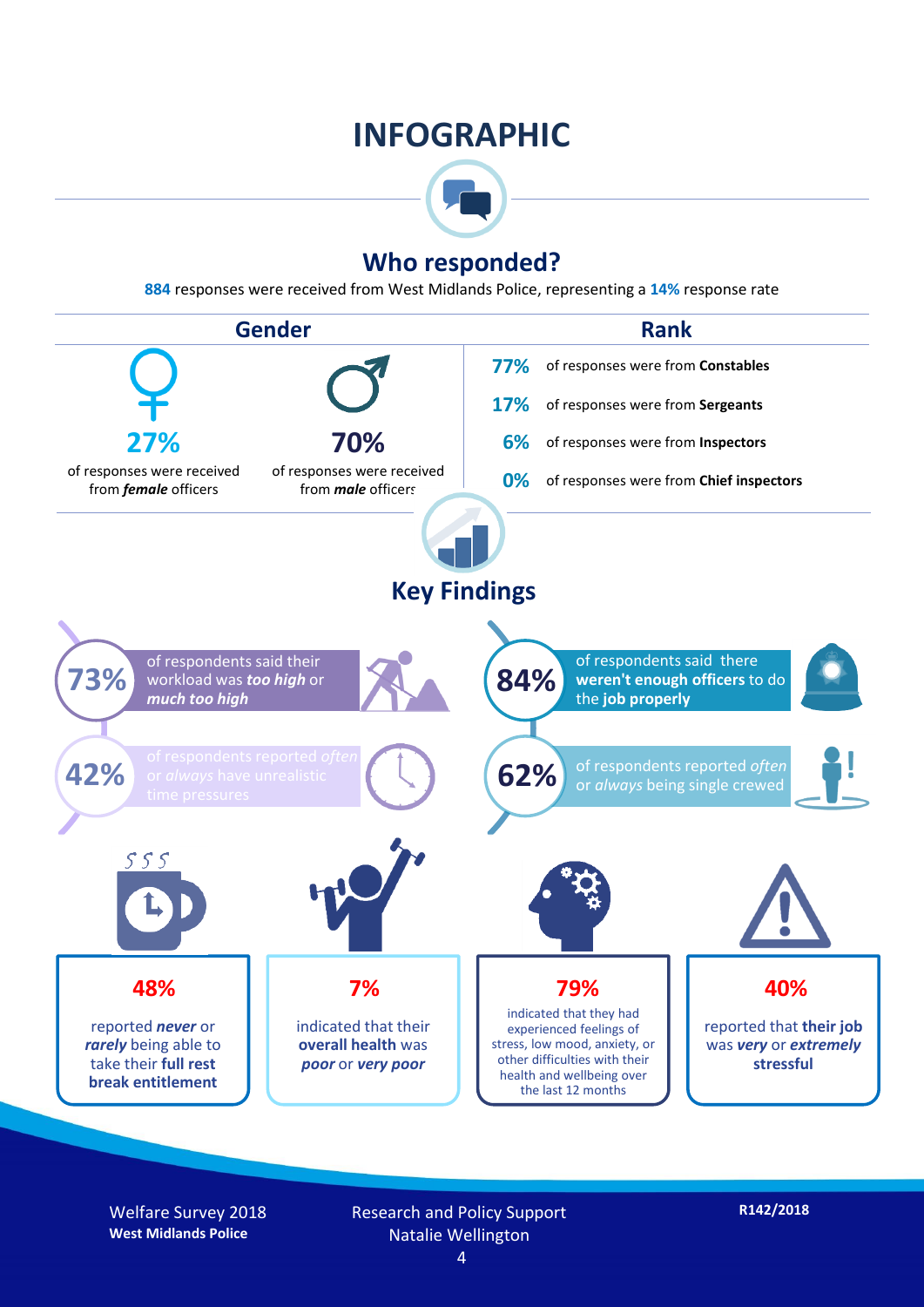### **Executive Summary**

- **884** responses were received from West Midlands Police, representing a response rate of around **14%**.
- The average (mean) rating for overall Job satisfaction for respondents from West Midlands Police was **4/10.**
- Frequent single crewing (often or always) was reported by **62%** of respondents from West Midlands Police.
- **48%** of respondents from West Midlands Police reported *never* or *rarely* being able to take their **full rest break entitlement***; lower than* the proportion in 2016.
- **73%** of respondents from West Midlands Police said their **workload** was *too high* or *much too high; higher than* the proportion in 2016.
- **42%** of respondents from West Midlands Police reported *often* or *always* **having unrealistic time pressures***; higher than* the proportion in 2016.
- **84%** of respondents from West Midlands Police said there **weren't enough officers to do the job properly***; higher than* the proportion in 2016.
- **9%** said that they had **enough time engage in proactive policing** in their team/unit*; lower than* the proportion in 2016.
- **7%** of respondents from West Midlands Police indicated that their **overall health** was *poor* or *very poor.*
- **79%** of respondents from West Midlands Police indicated that they had **experienced feelings of stress, low mood, anxiety, or other difficulties with their health and wellbeing** over the last 12 months.
- **40%** of respondents from West Midlands Police reported that their job was *very* or *extremely* **stressful***; higher than* the proportion in 2016.
- **24%** of West Midlands Police respondents reported that they had suffered **one or more injuries** that required medical attention as a result of **work-related violence** in the last year.
- **13%** of West Midlands Police respondents reported that they had suffered **one or more injuries** that required medical attention as a result of **work-related accidents**  in the last year.
- **40%** of respondents from West Midlands Police felt that someone would be **treated differently (in a negative way)** if they disclosed difficulties with their mental health and wellbeing; *lower than* the proportion in 2016.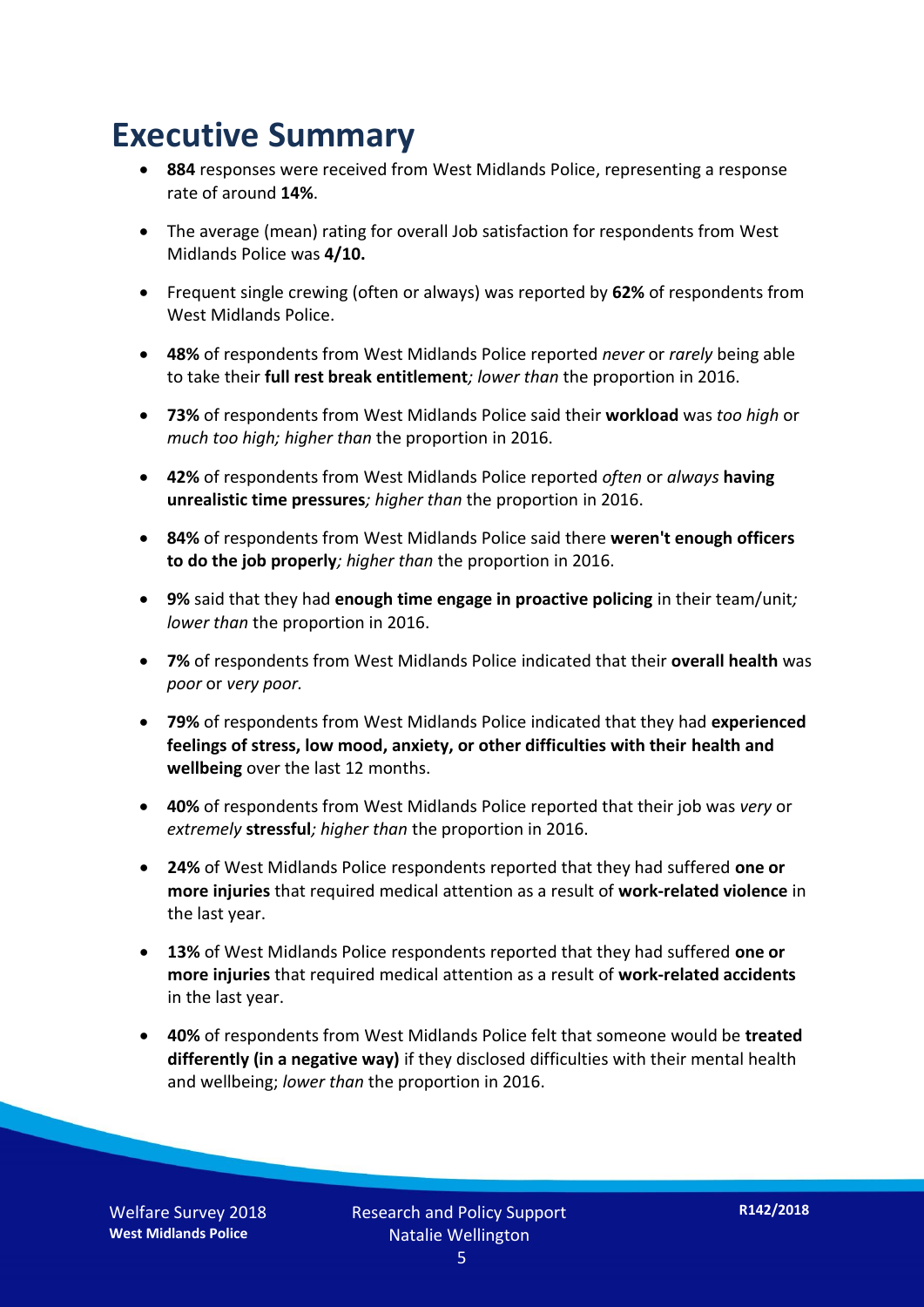### **1. WORKING ARRANGEMENTS**

#### **1.1. OVERALL JOB SATISFACTION**

Respondents were asked to rate their overall job satisfaction between 0 and 10, where 0 was 'not at all satisfied' and 10 was 'completely satisfied.'

The average (mean) rating for overall job satisfaction for respondents from West Midlands Police was 4/10 (range 0-10), with 35% of respondents reporting an overall job satisfaction rating of 2 or less.

This can be compared to the National average of 4/10, and 32% of respondents reported an overall job satisfaction rating of 2 or less.

#### **1.2. SHIFTS**

5% of respondents from West Midlands Police reported that their formal shift duration was more than the 8-10 hours advised by the Health and Safety Executive<sup>iii</sup> and the Police Negotiating Board,<sup>iv</sup> and 4% of respondents indicated a shift length of 12 hours or more.

7% of the national sample indicated that their formal shift duration was more than 8-10 hours, and 5% indicated a shift length of 12 hours or more.

#### **1.3. SINGLE CREWING**

Among respondents from West Midlands Police, for whom this item was applicable, 62% reported being single crewed either *often* or *always* over the previous 12 month period. This can be compared with 75% of respondents from the national sample.

#### **1.4. BREAKS, REST DAYS AND ANNUAL LEAVE**

48% of respondents from West Midlands Police reported *never* or *rarely being* able to take their full rest break entitlement, and 77% reported having had two or more rest days cancelled in the previous 12 month period. In addition, 33% of respondents from West Midlands Police told us that they have not been able to take their full annual leave entitlement in the previous 12 month period.

Historical comparison for items relating to breaks, rest days and annual leave for **West Midlands Police**, are provided in Table 1.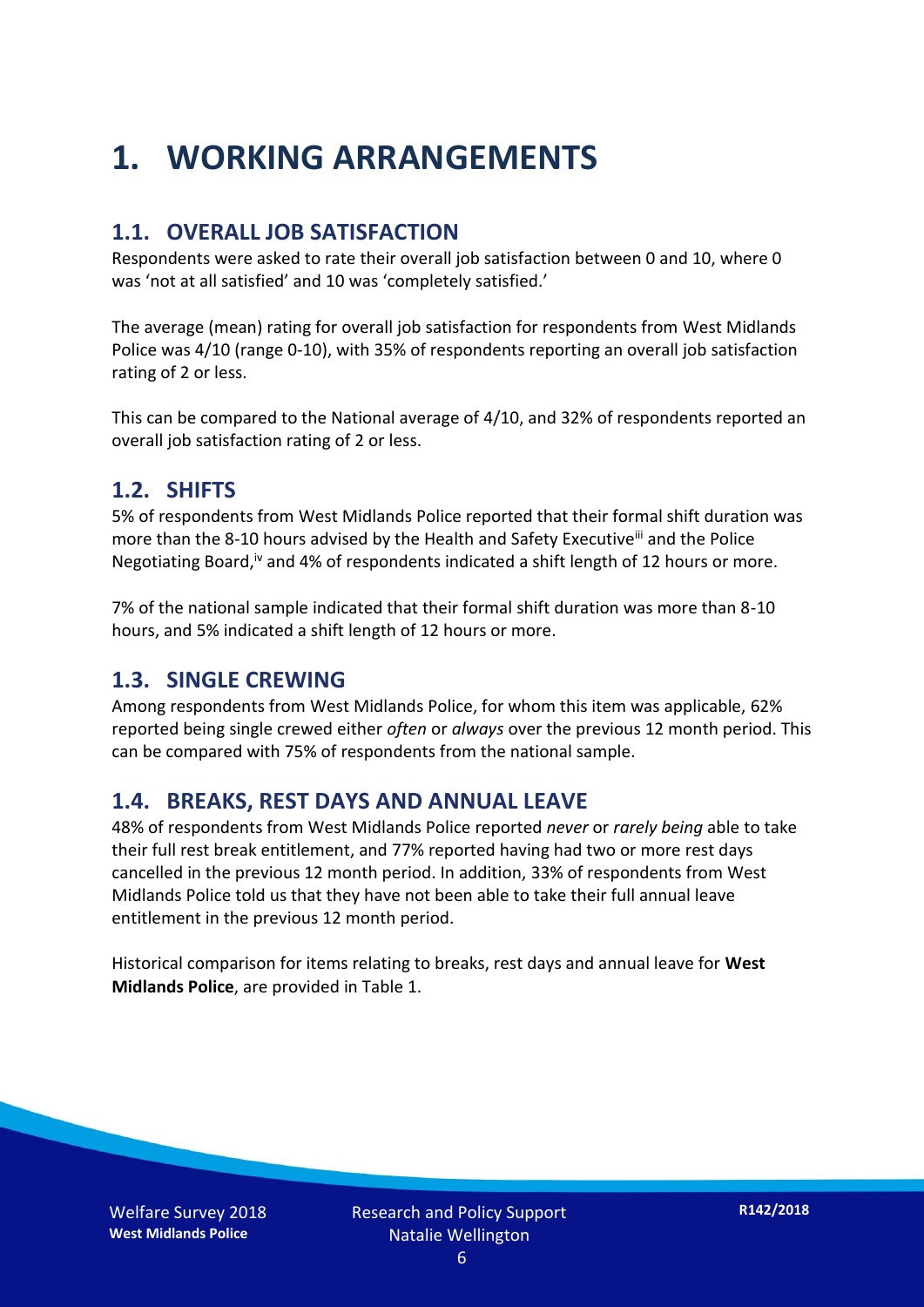| Table 1: Force level figures for breaks, rest days and<br>annual leave     | 2016 | 2018 |
|----------------------------------------------------------------------------|------|------|
| Reported being never or rarely able to take full rest<br>break entitlement | 49%  | 48%  |
| Reported having 2 or more rest days cancelled in the<br>previous 12 months | 75%  | 77%  |
| Reported being unable to take their full annual leave<br>entitlement       | 29%  | 33%  |

Historical comparisons for items relating to breaks, rest days and annual leave for the **police service as a whole**, are provided in the table below.

| Table 2: National figures for breaks, rest days and<br>annual leave        | 2016 | 2018 |
|----------------------------------------------------------------------------|------|------|
| Reported being never or rarely able to take full rest<br>break entitlement | 53%  | 52%  |
| Reported having 2 or more rest days cancelled in the<br>previous 12 months | 76%  | 67%  |
| Reported being unable to take their full annual leave<br>entitlement       | 33%  | 31%  |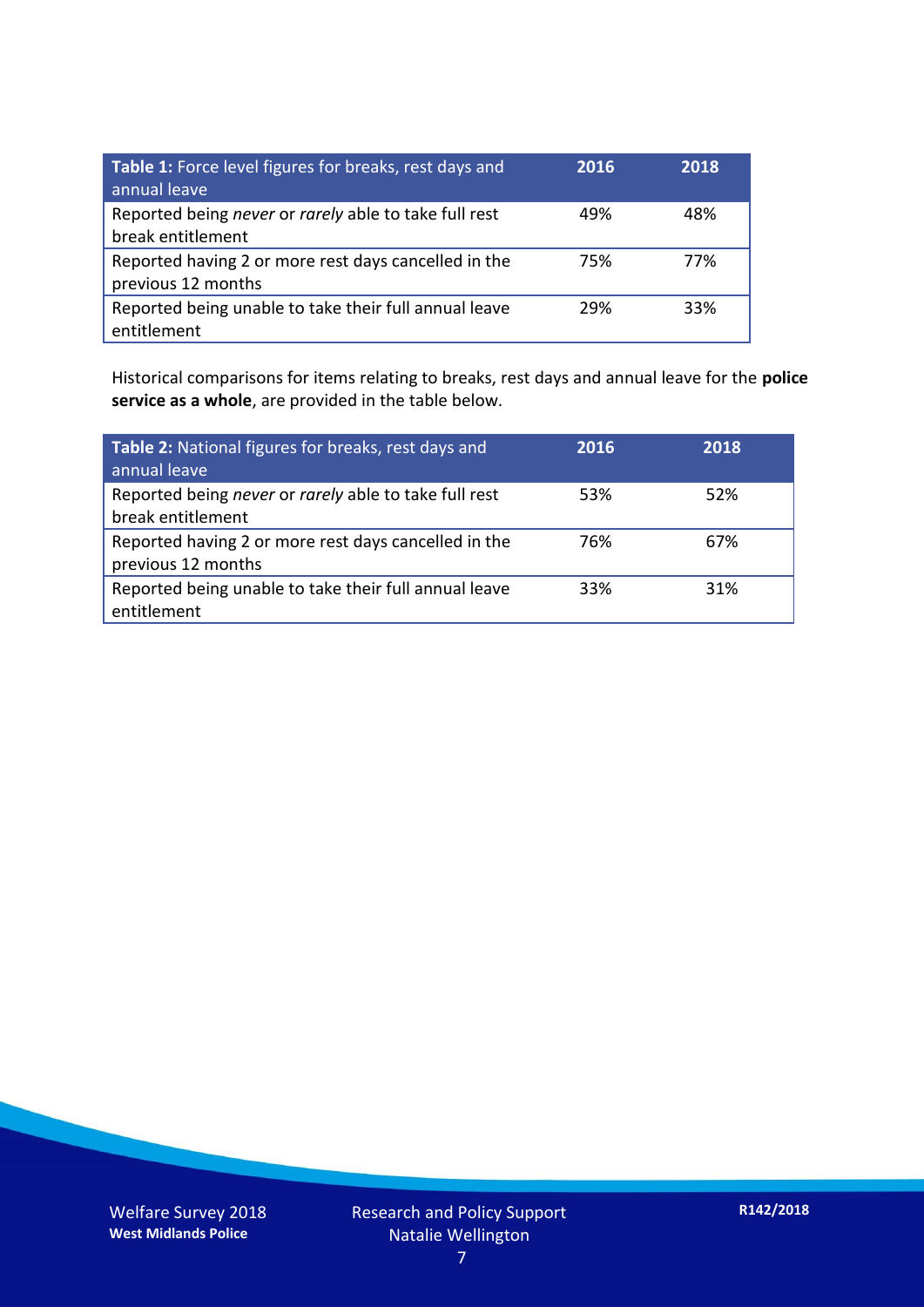### **2. DEMAND**

#### **2.1. WORKLOAD**

73% of respondents from West Midlands Police told us that their workload is currently *too high*, or *much too high* – *higher than* the proportion from the national sample (72%) and *higher than* the proportion reported by West Midlands Police in the 2016 Demand, Capacity and Welfare Survey.

#### **2.2. HSE MANAGEMENT STANDARDS**

The UK Health and Safety Executive published the Management Standards Indicator Tool (MSIT) to assist organisations in the assessment of workers exposure to dimensions of the psychosocial work environment that, if not properly managed, can lead to harm to health.<sup>v</sup> The 25-item version of the MSIT<sup>vi</sup> contains four items that measure job demands, which were included as part of the Demand, Capacity and Welfare Survey.

36% of respondents from West Midlands Police told us that they *often* or *always* have unachievable deadlines, and 51% that they *often* or *always* have to neglect some tasks because they have too much to do.

Historical comparisons for the MSIT job demand items for **West Midlands Police** are provided in the table below.

| Table 3: Force level figures for HSE MSIT job demands | 2016 | 2018 |
|-------------------------------------------------------|------|------|
| Often or always have unrealistic time pressures       | 37%  | 42%  |
| Often or always pressured to work long hours          | 23%  | 25%  |
| Often or always have to neglect some tasks because    | 44%  | 51%  |
| they have too much to do                              |      |      |
| Often or always have unachievable deadlines           | 33%  | 36%  |

Historical comparison for the MSIT job demand items for the **police service as a whole**, are provided in the table below.

| Table 4: National figures for HSE MSIT job demands | 2016 | 2018 |
|----------------------------------------------------|------|------|
| Often or always have unrealistic time pressures    | 35%  | 40%  |
| Often or always pressured to work long hours       | 26%  | 29%  |
| Often or always have to neglect some tasks because | 43%  | 54%  |
| they have too much to do                           |      |      |
| Often or always have unachievable deadlines        | 29%  | 38%  |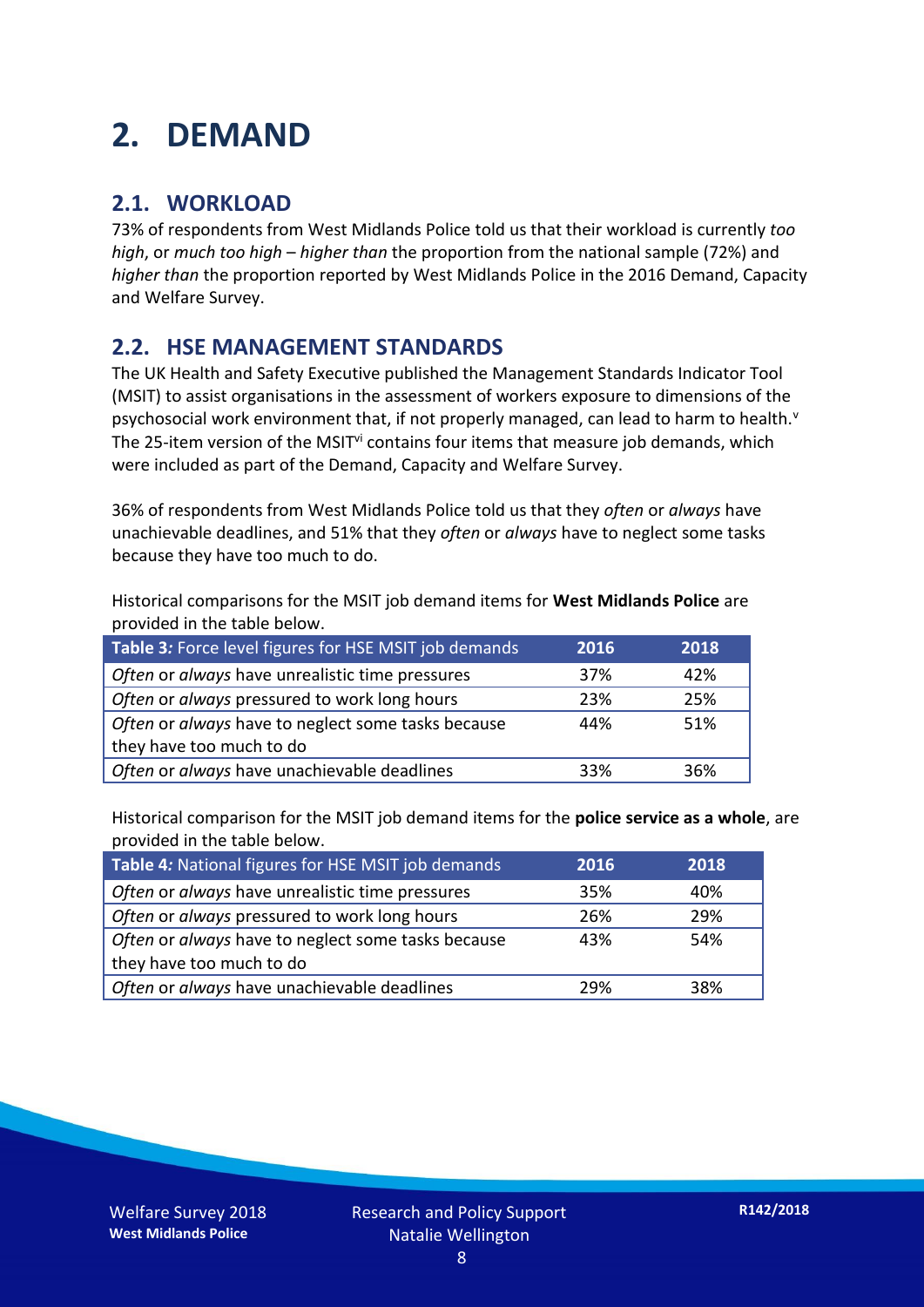#### **2.3. AMOUNT AND PACE OF WORK**

74% of respondents from West Midlands Police *disagreed* or *strongly disagreed* that they were able to meet all of the conflicting demands on their time, whilst 9% *agreed* or *strongly agreed* that they had enough time engage in proactive policing in their team/unit. The proportion of officers from West Midlands Police reporting to have enough time to engage in proactive policing is *lower than* the proportion in 2016.

Across the police service as a whole, 74% of respondents *disagreed* or *strongly disagreed* that they were able to meet all of the conflicting demands on their time and 90% *disagreed* or *strongly disagreed* that there are enough officers to manage all the demands made on their team/unit.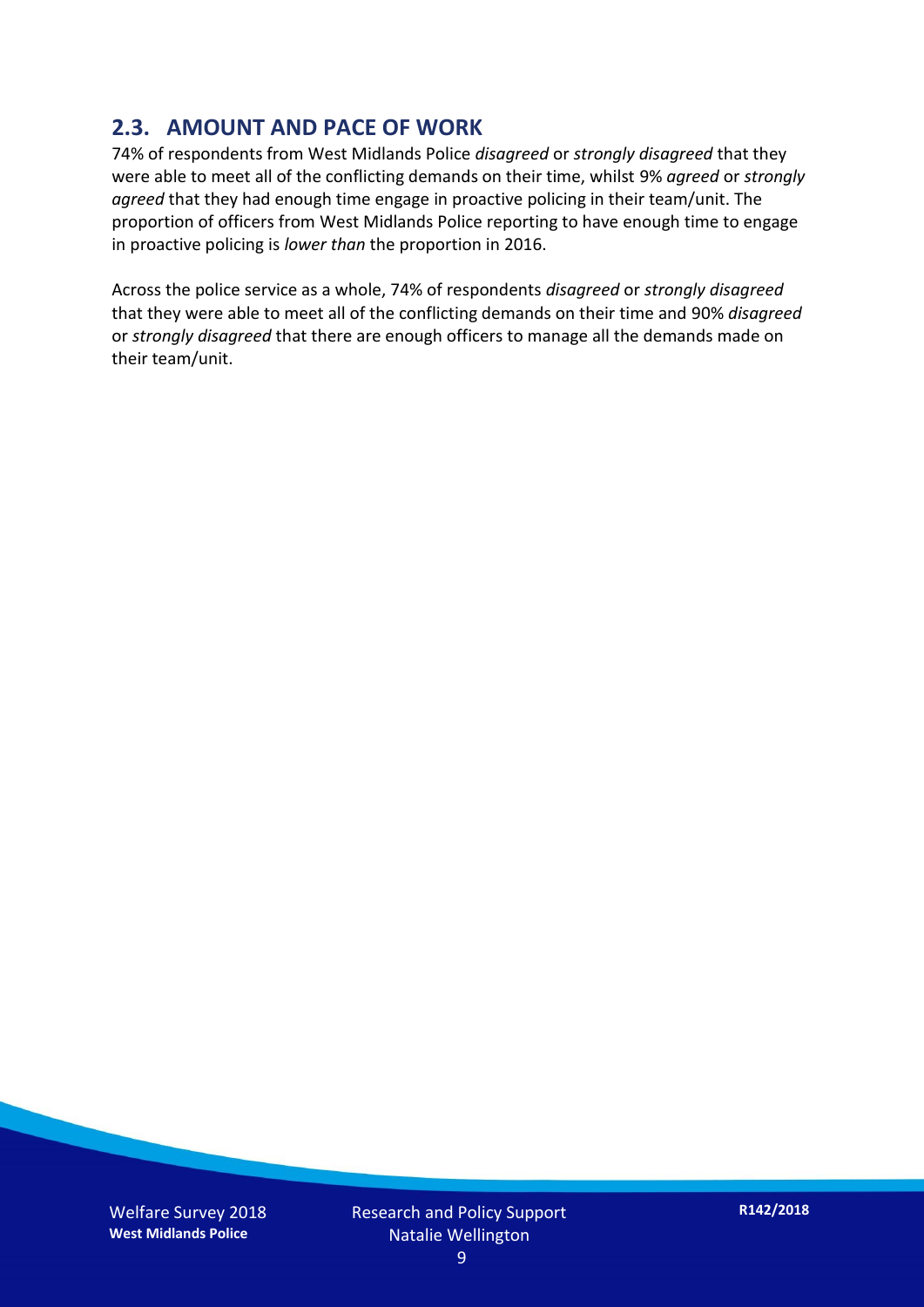## **3. CAPACITY**

#### **3.1. MINIMUM OFFICER STAFFING**

81% of respondents from West Midlands Police indicated that their team or unit had a minimum officer staffing level.

Among respondents whose team or unit had a minimum officer staffing level, 36% indicated that this level was *never* or *rarely* achieved. This can be compared to 2016 where 19% of respondents from West Midlands Police indicated that the minimum officer staffing level was *never* or *rarely* achieved.

#### **3.2. OFFICER STAFFING ARRANGEMENTS**

78% of respondents *disagreed* or *strongly disagreed* that the way officer staffing levels are determined in their team/unit seems to be effective; *higher than* the proportion reported in 2016.

Historical comparisons of two key items relating to capacity to deal with demand for **West Midlands Police** are provided in the table below.

| Table 5: Force level figures for key items relating to capacity                                                     |                                                      |      |  |
|---------------------------------------------------------------------------------------------------------------------|------------------------------------------------------|------|--|
| <b>Statements</b>                                                                                                   | % of respondents who<br>disagreed with the statement |      |  |
|                                                                                                                     | 2016                                                 | 2018 |  |
| There are enough officers in my team/unit for me to do<br>my job properly                                           | 82%                                                  | 84%  |  |
| In my experience, we generally have enough officers to<br>manage all the demands being made on us as a<br>team/unit | 86%                                                  | 93%  |  |

Historical comparisons of the same items for the **police service as a whole** are provided in the table below.

| Table 6: National figures for key items relating to capacity                                                        |                                                      |      |  |
|---------------------------------------------------------------------------------------------------------------------|------------------------------------------------------|------|--|
| <b>Statements</b>                                                                                                   | % of respondents who<br>disagreed with the statement |      |  |
|                                                                                                                     | 2016                                                 | 2018 |  |
| There are enough officers in my team/unit for me to do<br>my job properly                                           | 78%                                                  | 83%  |  |
| In my experience, we generally have enough officers to<br>manage all the demands being made on us as a<br>team/unit | 85%                                                  | 90%  |  |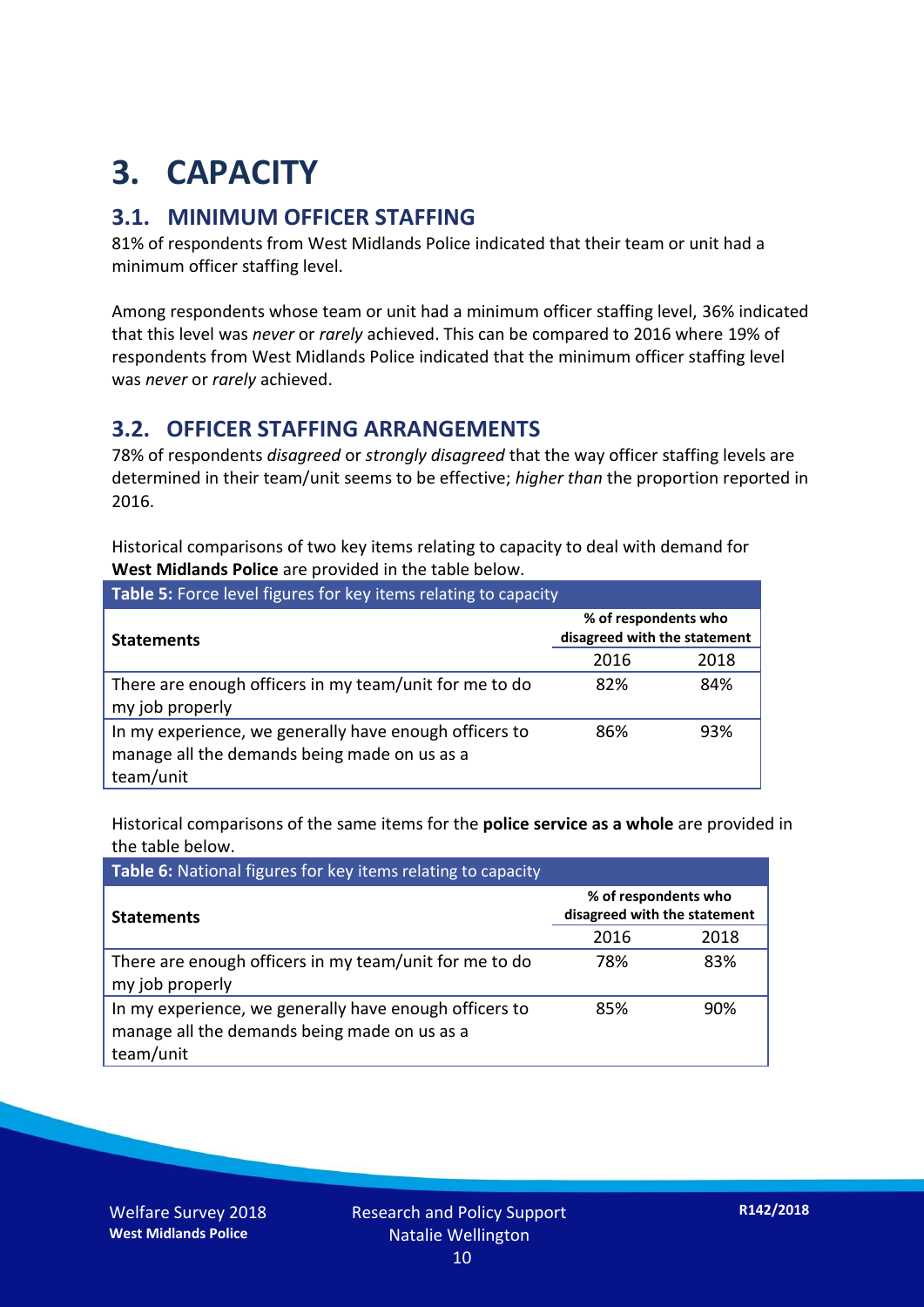### **4. HEALTH AND WELLBEING**

#### **4.1. OVERALL LIFE SATISFACTION**

Respondents were asked to rate their overall life satisfaction between 0 and 10, where 0 was 'not at all satisfied' and 10 was 'completely satisfied.'

The average (mean) rating for overall life satisfaction for respondents from West Midlands Police was 6/10 (range 0-10). 16% of respondents reported life satisfaction rating of 2 or less.

These results can be compared to the National average of 6/10, with 15% of respondents reporting an overall life satisfaction rating of 2 or less.

#### **4.2. OVERALL PHYSICAL HEALTH**

Participants were asked to rate their overal health on a scale from *very good* to *very poor*. An historical comparison for both national and local figures for this item are below.

| Table 7: Self-rated overall physical health |                       | 2016 | 2018 |
|---------------------------------------------|-----------------------|------|------|
|                                             | Very poor             | 2%   | 1%   |
|                                             | Poor                  | 11%  | 6%   |
| <b>Force level figures</b>                  | Neither good nor poor | 22%  | 19%  |
|                                             | Good                  | 52%  | 52%  |
|                                             | Very good             | 13%  | 22%  |
| <b>National figures</b>                     | Very poor             | 1%   | 1%   |
|                                             | Poor                  | 11%  | 6%   |
|                                             | Neither good nor poor | 23%  | 17%  |
|                                             | Good                  | 53%  | 54%  |
|                                             | Very good             | 13%  | 23%  |

#### **4.3. SINGLE ITEM INDICATOR OF STRESS**

Work related stress was measured using a single-item measure. 40% of respondents from West Midlands Police presented with a non-diagnostic case of work-related stress.<sup>vii</sup>

This is *higher than* the proportion reported in the 2016 iteration of this survey and *lower than* the proportion reported in this year's national results.

Stress outside of work was assessed using an adaptation of the work-related stress measure. 10% of respondents from West Midlands Police presented with a non-diagnostic case of stress outside of work.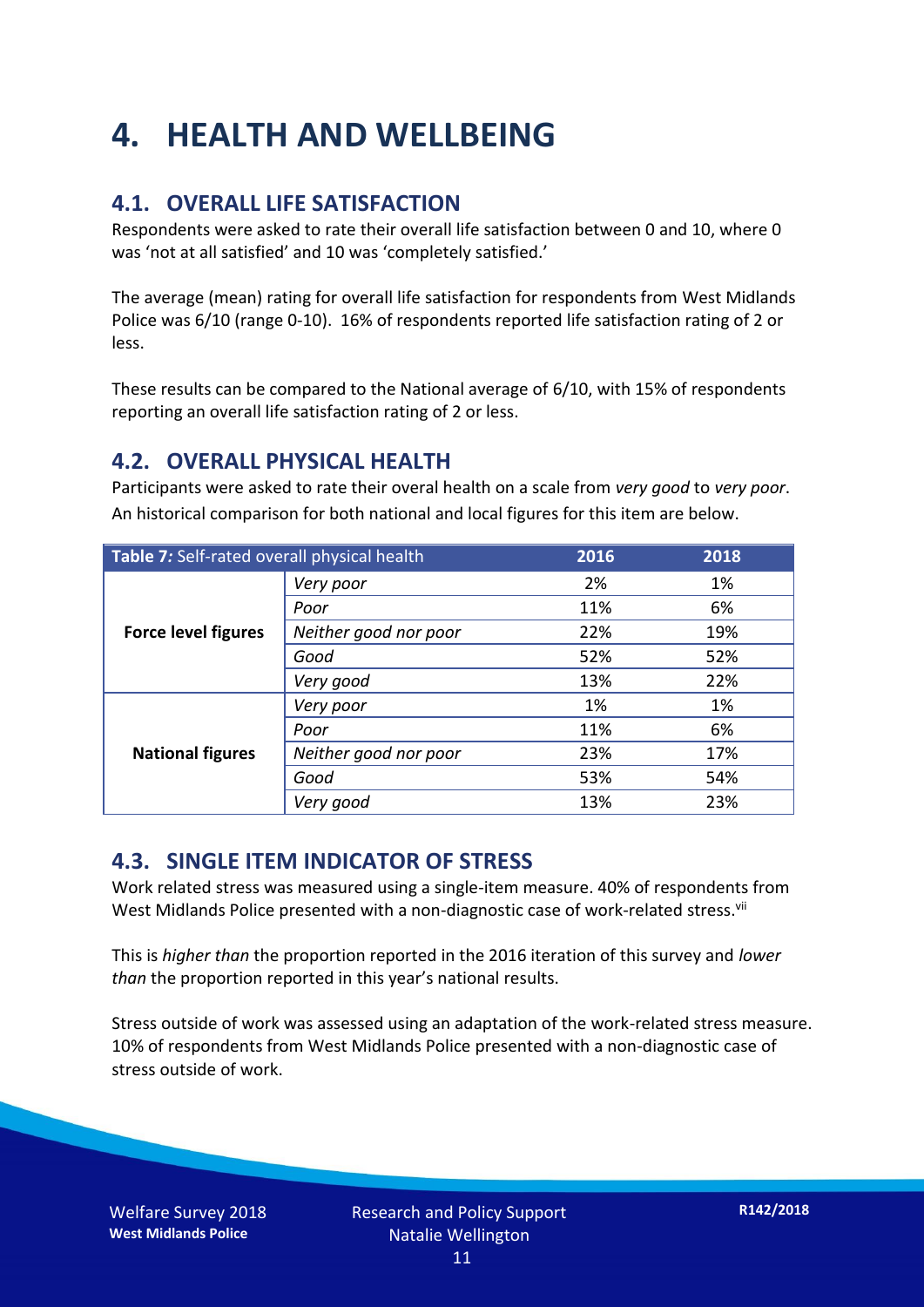#### **4.4. SINGLE ITEM INDICATOR FOR MENTAL HEALTH**

A top-level broad overview of mental wellbeing was established using an item that asked respondents to indicate whether they had experienced feelings of stress, low mood, anxiety, or other difficulties with their health and wellbeing over the last 12 months.

79% of respondents from West Midlands Police indicated that they had experienced feelings of stress, low mood, anxiety, or other difficulties with their health and wellbeing over the last 12 months; with 93% also indicating that these feelings were caused, or made worse by work.

#### **4.5. MENTAL WELLBEING**

Mental wellbeing can be broadly conceptualized as having two dimensions. The first concerns positive affect (i.e. pleasurable aspects of wellbeing such as feelings of optimism, cheerfulness, and relaxation). The second concerns psychological functioning (i.e. such as clear thinking, self-acceptance, personal development, competence, and autonomy).

To investigate mental wellbeing in more detail the two-dimensional structure of mental wellbeing described above was assessed using the short Warwick-Edinburgh Mental Wellbeing Scale (SWEMWBS). viii The scale asks individuals to rate their experience during the last two weeks for seven positively framed statements.

SWEMWBS findings for **West Midlands Police** are presented in the table below alongside those for national sample for 2016 and 2018.

**Table 8**: % of respondents that reported experiencing the following positive aspects of wellbeing *rarely* or *none of the time* over the previous 2 weeks

| <b>SWEMWBS item</b>                           | <b>National figures</b> |      | <b>Force level figures</b> |      |
|-----------------------------------------------|-------------------------|------|----------------------------|------|
|                                               | 2016                    | 2018 | 2016                       | 2018 |
| I've been feeling optimistic about the future | 62%                     | 36%  | 62%                        | 41%  |
| I've been feeling useful                      | 28%                     | 25%  | 29%                        | 28%  |
| I've been feeling relaxed                     | 60%                     | 48%  | 60%                        | 52%  |
| I've been dealing with problems well          | 20%                     | 19%  | 23%                        | 20%  |
| I've been thinking clearly                    | 16%                     | 16%  | 16%                        | 16%  |
| I've been feeling close to other people       | 34%                     | 28%  | 34%                        | 29%  |
| I've been able to make up my own mind         | 13%                     | 10%  | 14%                        | 9%   |
| about things                                  |                         |      |                            |      |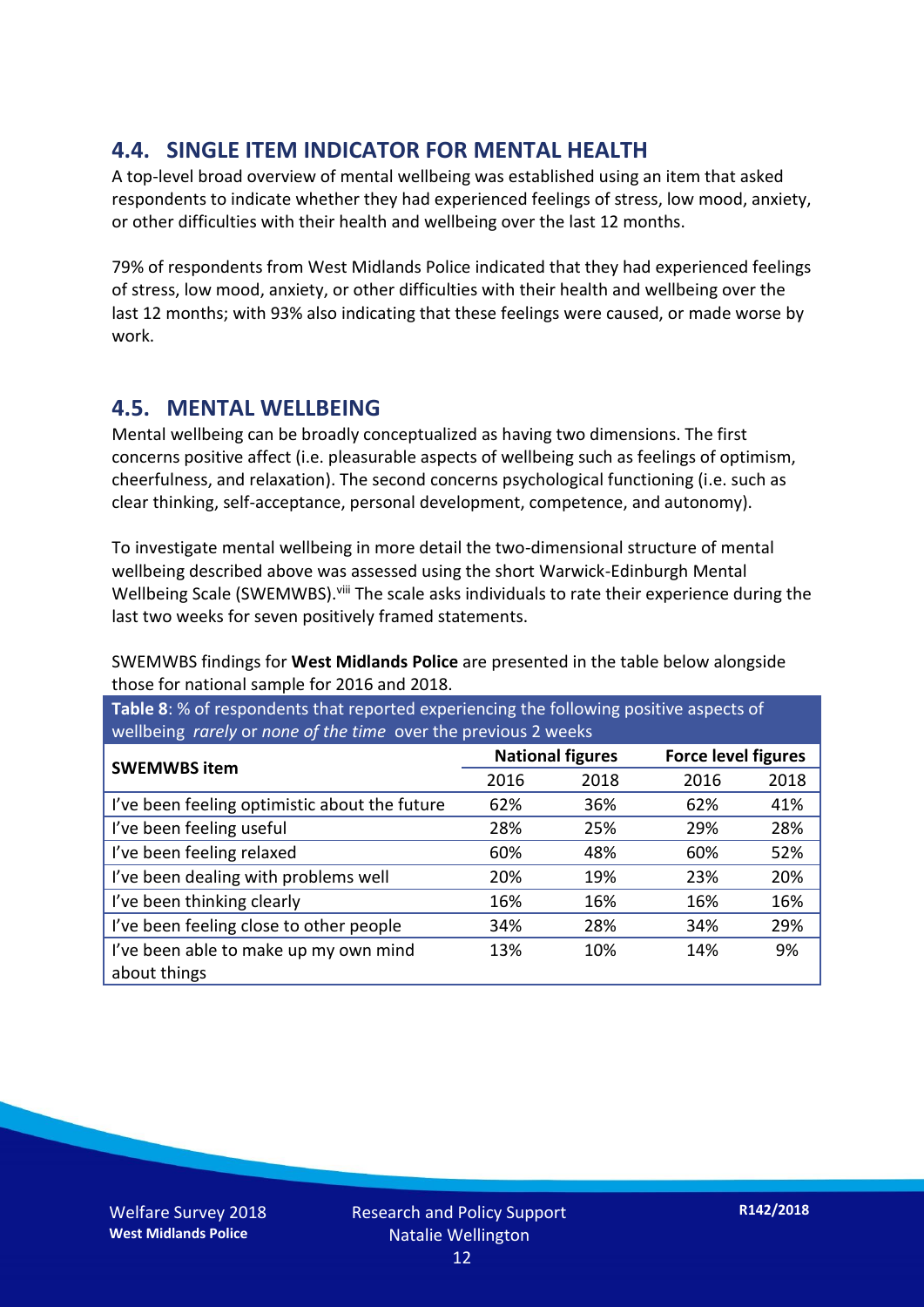#### **4.6. HELP SEEKING**

A question was applied to identify those who had ever **sought help** for feelings of stress, low mood, anxiety, or any other difficulties with mental health and wellbeing. Examples of sources of help were provided including GP, occupational health department, psychologist, therapist, and counsellor.

41% of responses from West Midlands Police had previously sought help for feelings of stress, low mood, anxiety or other difficulties with their mental health and wellbeing, 56% of which had done so within the last 12 months.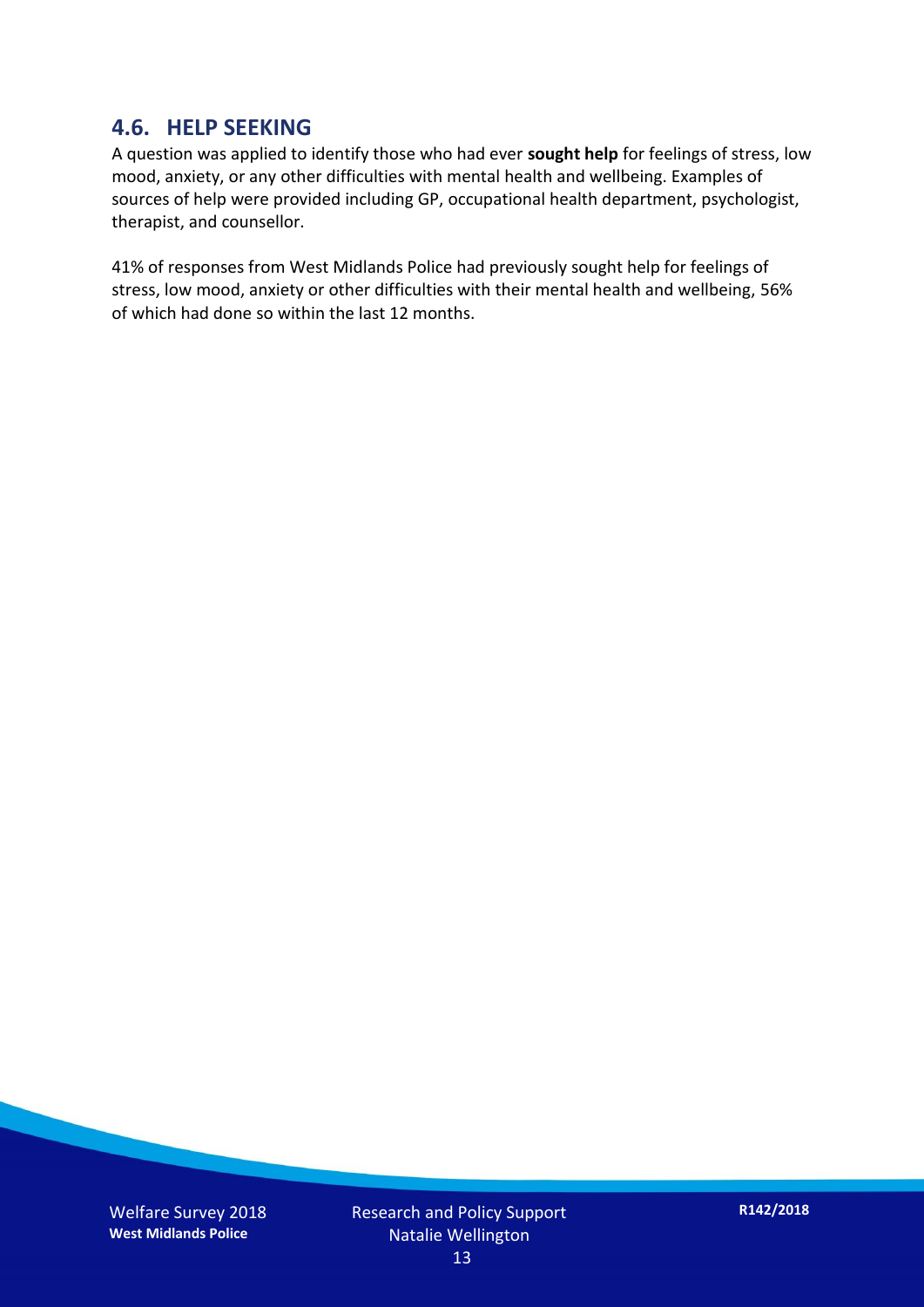### **5. ABSENCE BEHAVIOUR**

#### **5.1. ABSENCE**

60% of respondents from West Midlands Police reported one or more days of sickness absence and 32% of respondents indicated that at least one day of their sickness absence was attributable to stress, depression, or anxiety.

The national proportion of respondents who had taken one or more days of sickness absence was 56% and 32% of respondents indicated that at least one day of their sickness absence was attributable to stress, depression, or anxiety.

#### **5.2. PRESENTEEISM AND LEAVEISM**

Presenteeism is the act of attending work while ill. This has been shown to be associated with subsequent health decline, particularly in relation to burnout,  $\alpha$  and can to lead to elevated absenteeism.<sup>x</sup> Moreover, evidence suggests that presenteeism can compound the effects of the initial illness and negatively influence job satisfaction, resulting in negative job attitudes and withdrawal from work.<sup>xi</sup>

Leaveism is a recently coined term to describe hidden sickness absence and work undertaken during rest periods, including using allocated time off such as annual leave entitlements to take time off when they are in fact unwell.

Findings for West Midlands Police are presented in the graph below.



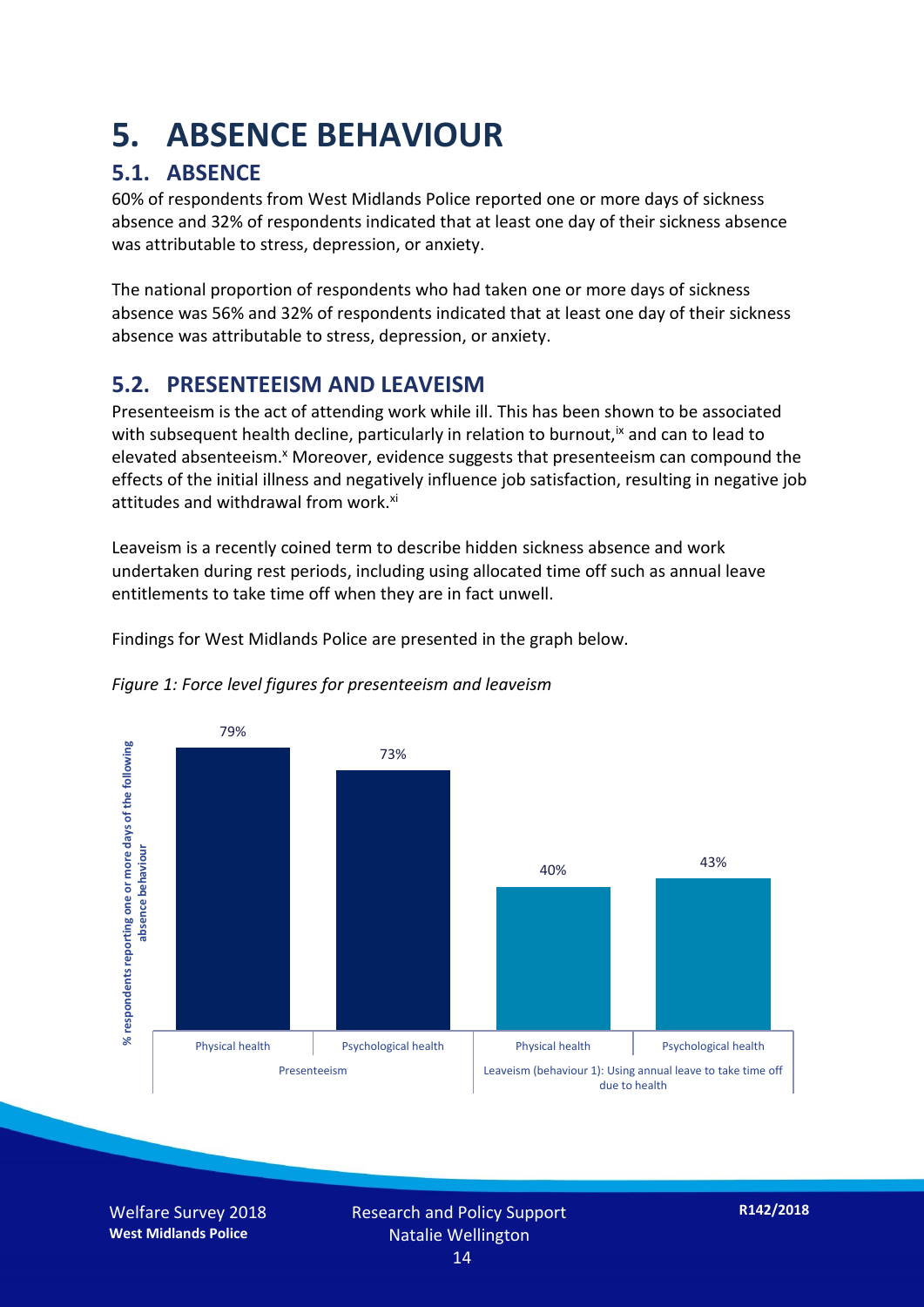### **6. Violence and physical injuries**

#### **6.1. VIOLENCE**

Verbal and physical violence was assessed using four questions regarding how often officers received verbal insults, verbal threats, unarmed physical attacks, and attacks with a weapon from members of the public over the previous 12 months. Findings are presented in the table below.

**Table 9:** Force level figures for frequency of verbal and physical violence from members of the public

| Type of violent victimisation                      | % of respondents indicating frequency<br>of experience as at least once a week |      |  |
|----------------------------------------------------|--------------------------------------------------------------------------------|------|--|
|                                                    | 2016                                                                           | 2018 |  |
| Verbal insults (e.g., swearing, shouting, abuse)   | 43%                                                                            | 40%  |  |
| Verbal threats (e.g., threat of hitting, threat of | 28%                                                                            | 27%  |  |
| kicking)                                           |                                                                                |      |  |
| *Spitting assaults (i.e. being deliberately spat   |                                                                                | 3%   |  |
| upon)                                              |                                                                                |      |  |
| Unarmed physical attacks (e.g., struggling to      | 17%                                                                            | 16%  |  |
| get free, wrestling, hitting, kicking)             |                                                                                |      |  |
| Use of a deadly weapon (e.g., stick, bottle, axe,  | 2%                                                                             | 2%   |  |
| firearm)                                           |                                                                                |      |  |

\*Spitting assaults data was only available from 2018.

#### **6.2. INJURIES**

24% of West Midlands Police respondents reported that they had suffered one or more injuries that required medical attention as a result of work-related **violence** in the last year – losing more than 583 days in sickness absence.

This is *higher than* the proportion reporting one or more injuries as a result of work-related **violence** than reported in the 2016 iteration of this survey and *higher than* the proportion compared to this year's national results.

13% of West Midlands Police respondents also reported that they had suffered one or more injuries that required medical attention as a result of work-related **accidents** in the last year – losing more than 316 days in sickness absence.

This is *lower than* the proportion reporting one or more injuries as a result of work-related **accidents** in the 2016 iteration of this survey and *lower than* the proportion compared to this year's national results.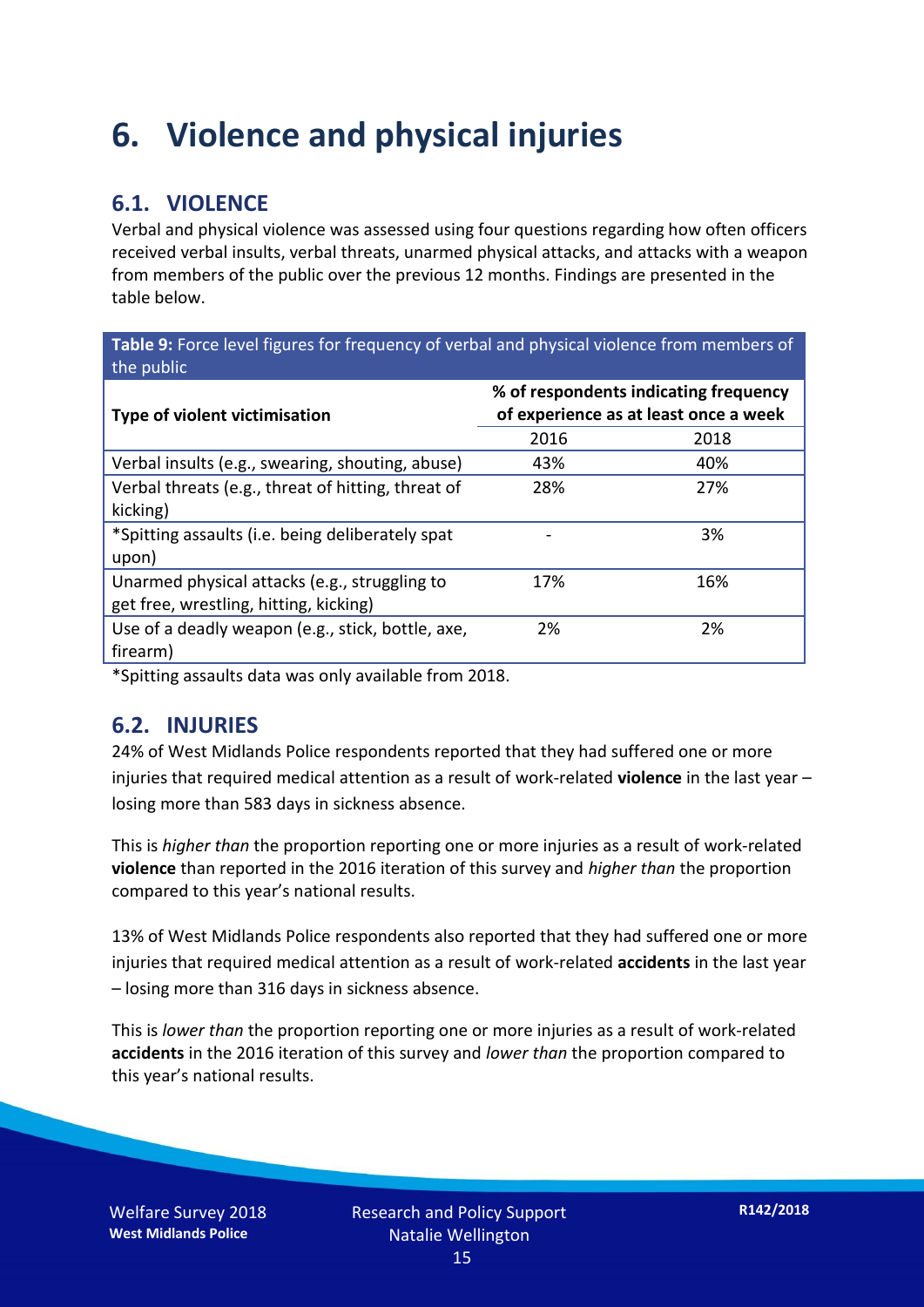### **7. ORGANISATIONAL SUPPORT: MENTAL HEALTH & WELLBEING**

Participants who indicated that they had sought help for difficulties with mental health and wellbeing were presented with additional questions concerning disclosure to a line manager.

#### **7.1. DISCLOSURE**

70% of respondents from West Midlands Police, for whom it was applicable, reported that they had disclosed seeking mental health and wellbeing support to their line managers. This can be compared with 64% from the same survey in 2016.

#### **7.2. REASONS FOR NON-DISCLOSURE**

Respondents who did not disclose to their line managers that they had sought mental health and wellbeing support, were asked to indicate why. Findings are presented in the table below.

| Table 10: Reasons for non-disclosure                        |                     |                 |
|-------------------------------------------------------------|---------------------|-----------------|
|                                                             | % of total mentions |                 |
| Item                                                        | Force level         | <b>National</b> |
|                                                             | figures             | figures         |
| I was worried that my other colleagues would find out       | 9%                  | 10%             |
| I thought it would negatively affect my opportunities for   | 9%                  | 11%             |
| promotion and/or specialising                               |                     |                 |
| It wasn't affecting my work                                 | 7%                  | 7%              |
| I didn't want to be treated differently (in a negative way) | 11%                 | 13%             |
| I felt it was a personal matter                             | 18%                 | 20%             |
| I have had negative experiences of disclosing in the past   | 8%                  | 6%              |
| I thought it would have a negative impact on my career      | 11%                 | 10%             |
| There is a negative attitude in the police service towards  | 13%                 | 12%             |
| people who experience difficulties with their mental health |                     |                 |
| and wellbeing                                               |                     |                 |
| I did not think my line manager would treat me with         | 10%                 | 7%              |
| empathy                                                     |                     |                 |
| For reasons other than those listed above                   | 3%                  | 4%              |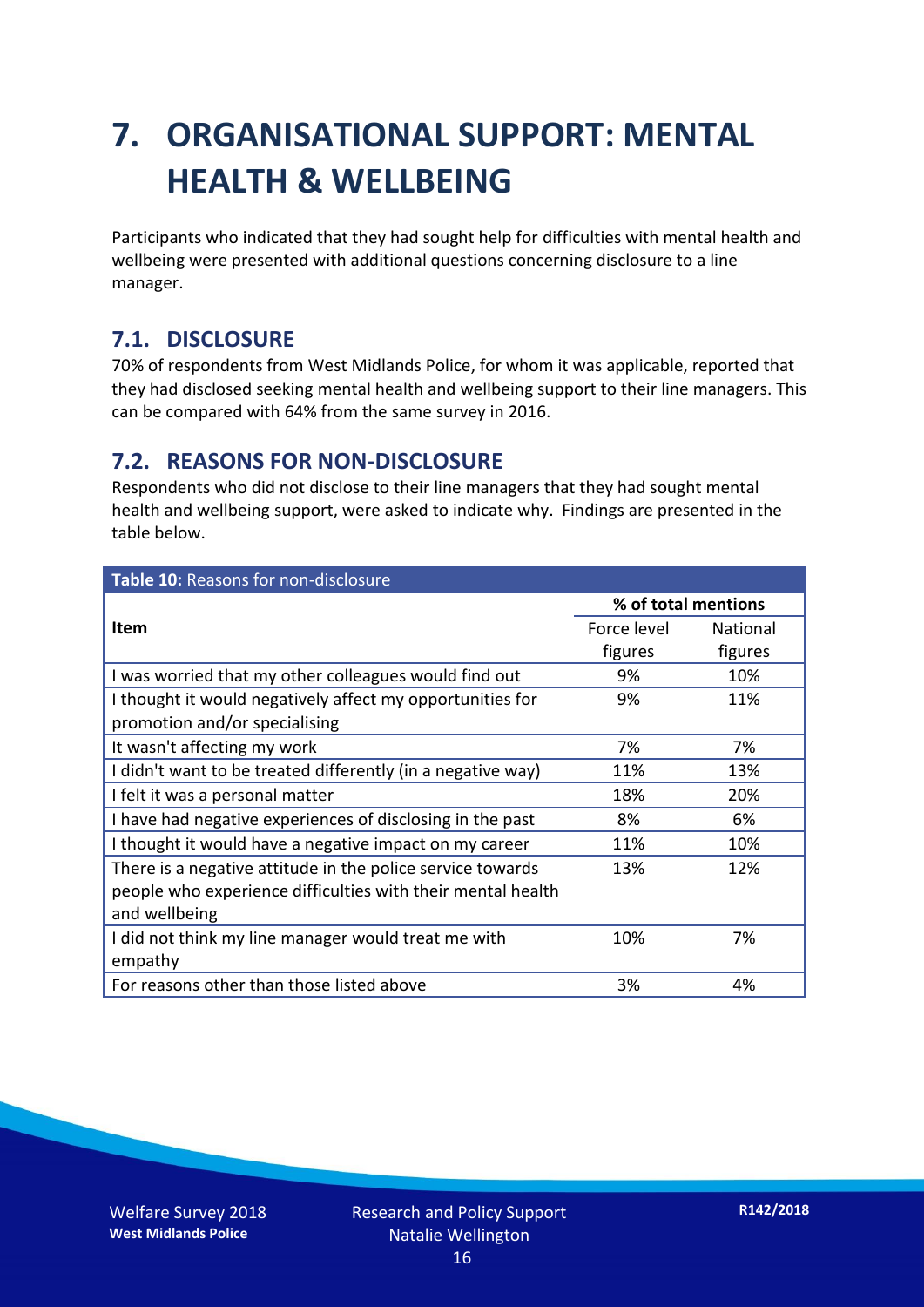#### **7.3. ATTITUDES TO MENTAL HEALTH AND WELLBEING**

All respondents were asked about the attitude of the police service towards mental health and wellbeing.

Respondents were provided with a list of statements, and asked to indicate the extent to which they agreed or disagreed with the statement.

The table below shows the percentage of respondents who agreed with three key statements about the police services attitudes towards mental health and wellbeing for both West Midlands Police, and the police service as a whole.

| Table 11: Attitudes to mental health and wellbeing |                                                    |                         |  |
|----------------------------------------------------|----------------------------------------------------|-------------------------|--|
| <b>Statements</b>                                  | % of respondents that agreed with<br>the statement |                         |  |
|                                                    | Force level figures                                | <b>National figures</b> |  |
| The police service encourages staff to talk openly | 33%                                                | 45%                     |  |
| about mental health and wellbeing                  |                                                    |                         |  |
| Someone would be treated differently (in a         | 40%                                                | 37%                     |  |
| negative way) if they disclosed difficulties with  |                                                    |                         |  |
| their mental health and wellbeing                  |                                                    |                         |  |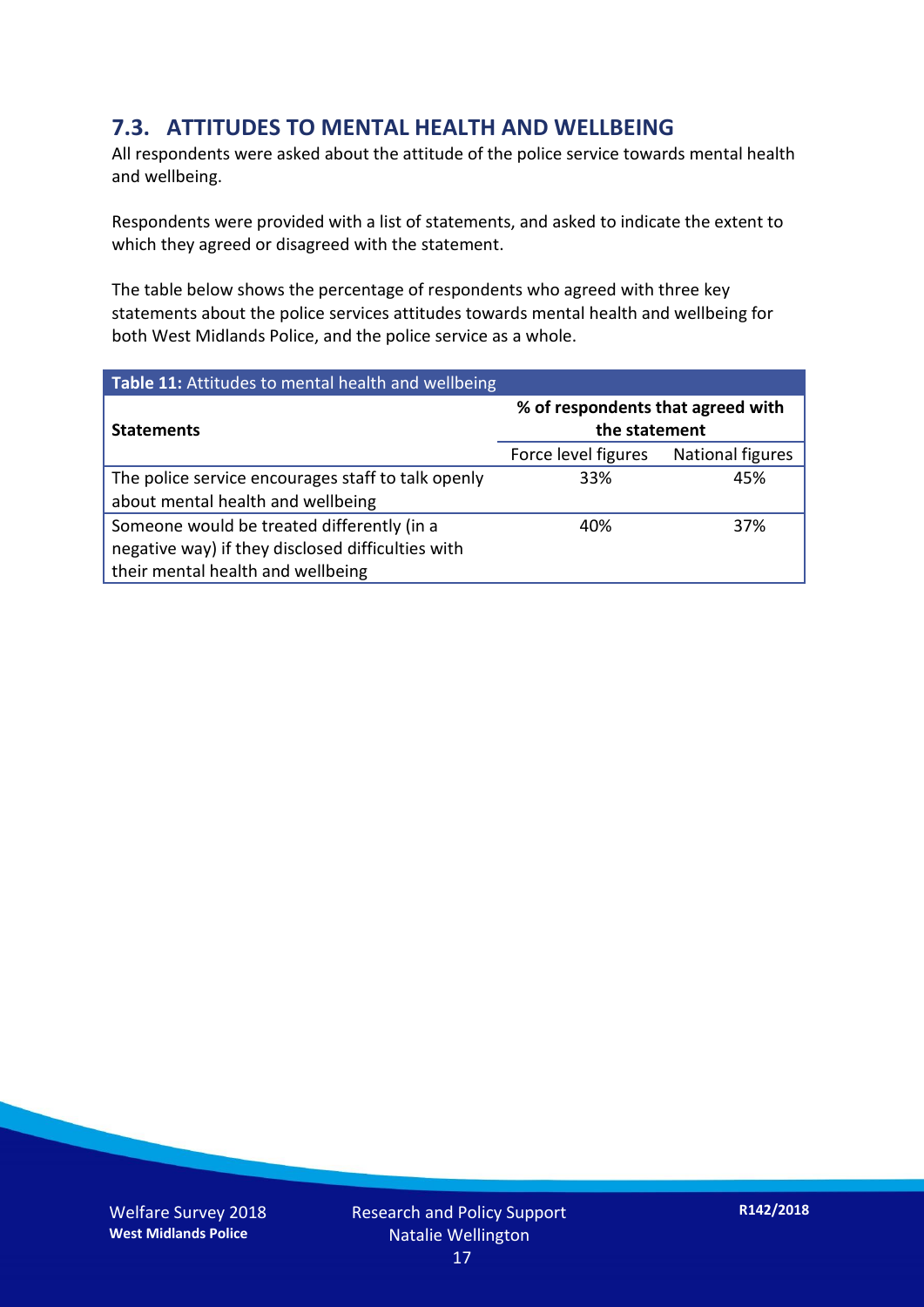### **8. Notes for JBBs**

Additional findings from the 2018 Demand, Capacity and Welfare survey are available on request from the Research and Policy department. Additional topics include, but are not limited to:

- Morale,
- Fatigue and sleep,
- Managerial mental health and wellbeing support,
- Organisational change, and
- Organisational justice.

The findings of the survey can also be broken down in more detail in terms of different demographic groups, such as rank, role or length of service. However please be aware that we can only go into a certain level of detail with this demographic data in order to preserve respondents' confidentiality.

JBBs wishing to obtain further information can contact [ResearchandDataCollection@polfed.org](mailto:ResearchandDataCollection@polfed.org) to discuss their requirements.

The Research and Policy Department only has one member of staff responsible for these data requests; please bear this in mind in terms of turnaround times and the amount of data you request when contacting the team.

All other interested parties should speak to their local JBB in the first instance.